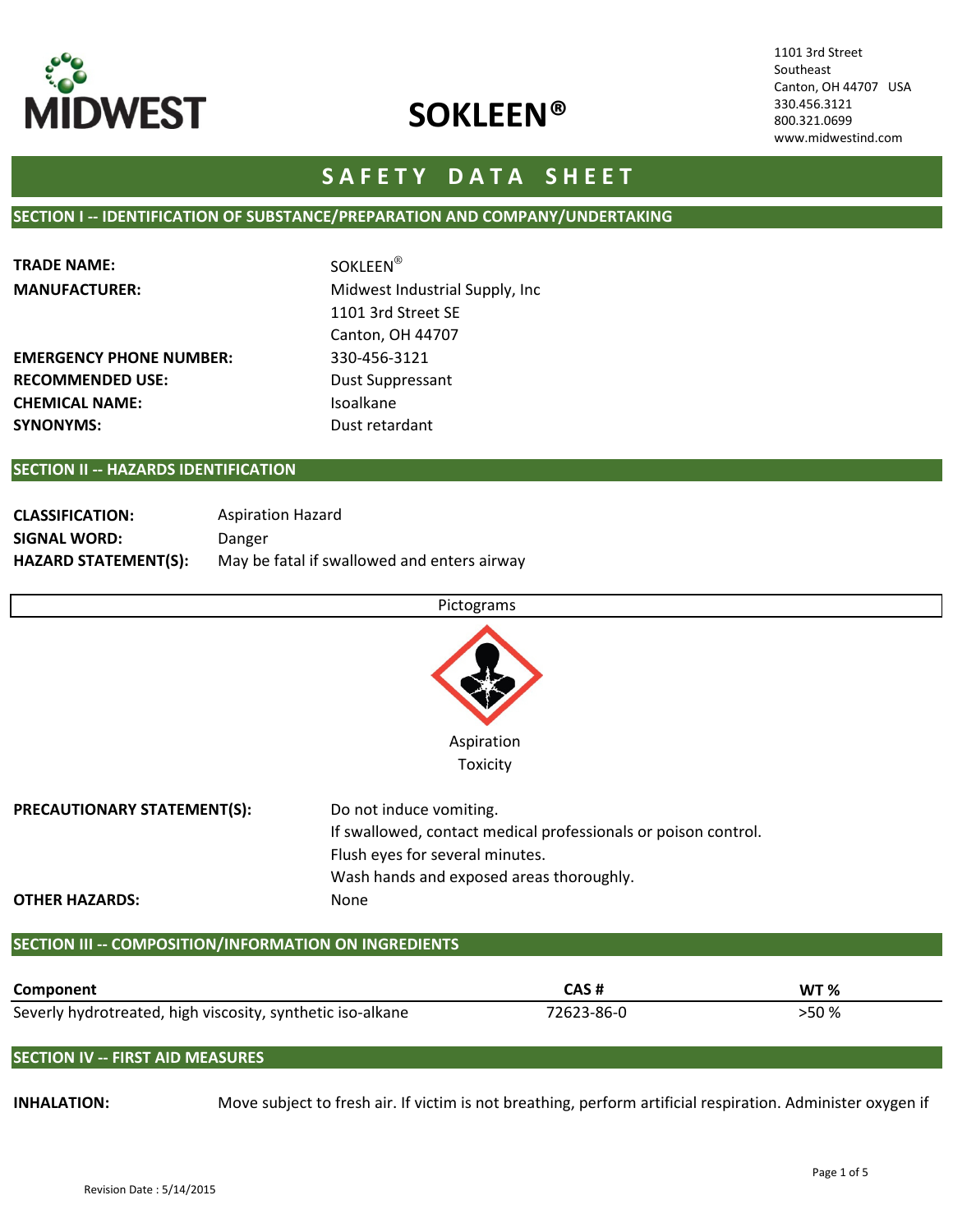

1101 3rd Street Southeast Canton, OH 44707 USA 330.456.3121 800.321.0699 www.midwestind.com

# SAFETY DATA SHEET

|                                                               | available. Keep victim warm and at rest. Seek medical attention as soon as possible.                                                                                                                                                                       |
|---------------------------------------------------------------|------------------------------------------------------------------------------------------------------------------------------------------------------------------------------------------------------------------------------------------------------------|
| SKIN:                                                         | Flush with large amount of water or wash with soap and water. Seek medical attention as soon<br>as possible.                                                                                                                                               |
| EYES:                                                         | Flush eyes with flowing water at least 15 minutes. Get medical attention. Do not use any eye ointment.<br>Remove contact lenses.                                                                                                                           |
| INGESTION:                                                    | DO NOT induce vomiting because of aspiration into the lungs. SOKLEEN <sup>®</sup> has a laxative effect and will<br>be elminated quickly. Seek medical attention. NEVER GIVE FLUIDS OR INDUCE VOMITING IF PATIENT IS<br>UNCONSCIOUS OR HAVING CONVULSIONS. |
|                                                               | RECOMMENDATION TO FIREFIGHTERS ON SPECIAL PROTECTIVE EQUIPMENT OR PRECAUTIONS:                                                                                                                                                                             |
|                                                               | Respiratory and eye protection are required for fierfighting personnel. Self contained breathing apparatus                                                                                                                                                 |
|                                                               | (SCBA) as required for conditions.                                                                                                                                                                                                                         |
|                                                               |                                                                                                                                                                                                                                                            |
| $C$ $C$ $T$ $A$ $A$ $A$ $A$<br><b>FINEFICUTING BAFACLINES</b> |                                                                                                                                                                                                                                                            |

#### SECTION V -- FIREFIGHTING MEASURES

| EXTINGUISHING MEDIUM:                                   | As this material is virtually not-flammable, use proper equipment to<br>fight surrounding fire.                                                                                                                                                                                                                                                                                                                                                                                                                                 |
|---------------------------------------------------------|---------------------------------------------------------------------------------------------------------------------------------------------------------------------------------------------------------------------------------------------------------------------------------------------------------------------------------------------------------------------------------------------------------------------------------------------------------------------------------------------------------------------------------|
| SPECIAL FIREFIGHTING PROCEDURES:                        | If a tank, railcar of tank truck is involved in a fire isolate for 0.5 miles in<br>all directions. Shut off fuel to fire if it is possible to do so without hazard.<br>If this is impossible, withdraw from the area and let the fire burn itself<br>out under controlled conditions. Withdraw immediately in case of rising<br>sound from venting safety device or any discoloration of the tank due to<br>fire. Cool containing vessels with water spray in order to prevent<br>pressure build-up, autoignition or explosion. |
| UNUSUAL FIRE AND EXPLOSION HAZARDS:<br>SPECIAL HAZARDS: | None<br>Do not cut, weld, heat, drill, or pressureize empty container.                                                                                                                                                                                                                                                                                                                                                                                                                                                          |

## SECTION VI -- ACCIDENTAL RELEASE MEASURES

| <b>PERSONAL PRECAUTIONS:</b>      | Safety glasses and gloves                                                                |
|-----------------------------------|------------------------------------------------------------------------------------------|
| <b>SPILL AND LEAK PROCEDURES:</b> | ELIMINATE ALL IGNITION SOURCES. Stop leak without risk and contain spill. Absorb         |
|                                   | with inert absorbent materials such as clay or sand. Place absorbent in closed metal     |
|                                   | containers for later disposal or burn in appropriate facility. Keep spills out of sewers |
|                                   | and open bodies of water.                                                                |

## SECTION VII -- HANDLING AND STORAGE

STORAGE: HANDLING: Store locked up. Keep in cool, dry, ventilated storage area and in closed containers. Keep away from sources of ignition and oxidizing materials. KEEP AWAY FROM SOURCES OF IGNITION. Do not reuse empty containers. Practice good hygiene.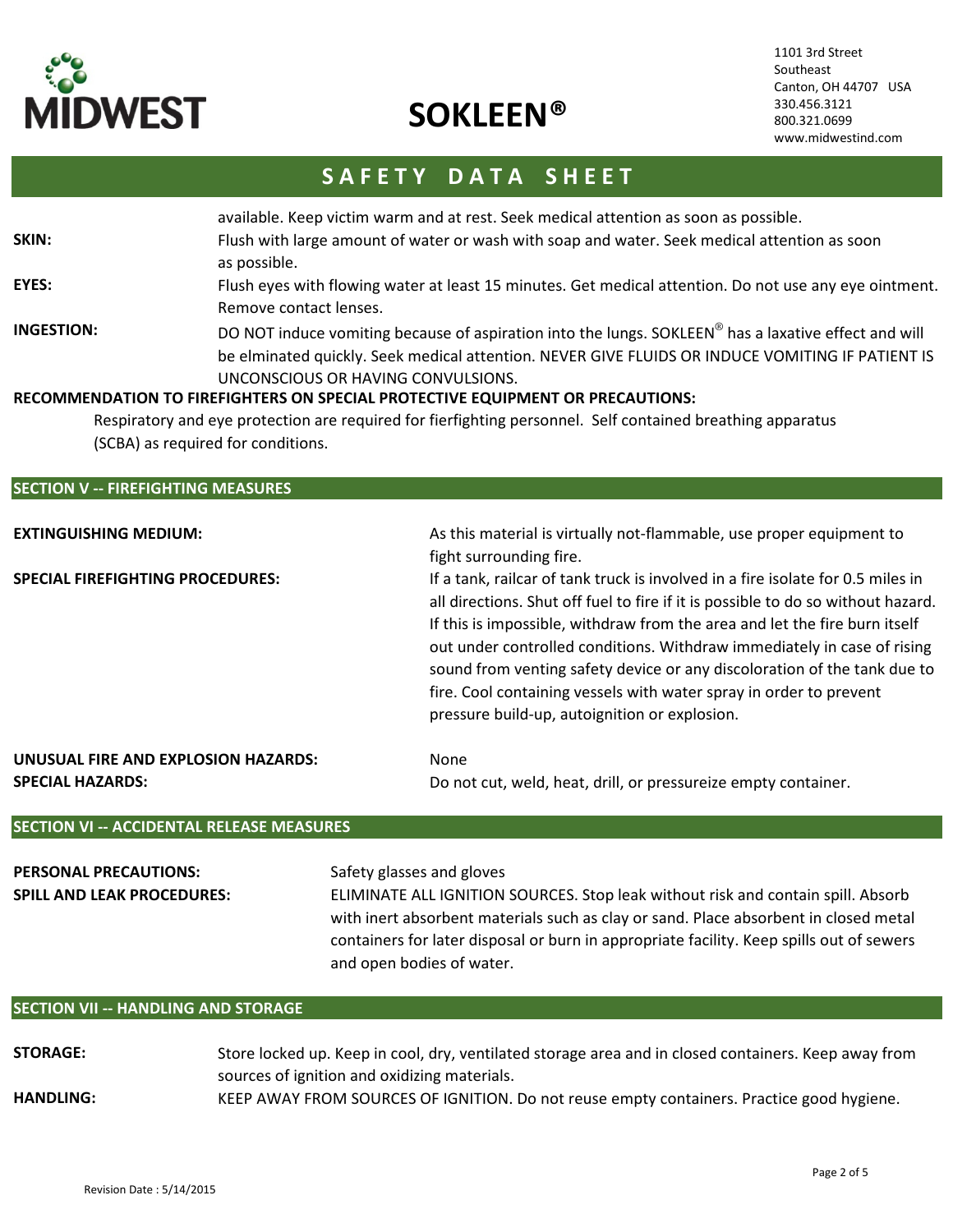

1101 3rd Street Southeast Canton, OH 44707 USA 330.456.3121 800.321.0699 www.midwestind.com

# SAFETY DATA SHEET

Wash hands before eating. Launder clothes before reuse. Discard saturated leather goods.

#### SECTION VIII -- EXPOSURE CONTROL/PERSONAL PROTECTION

| <b>ACGIH 8 hour TLV-TWA</b><br><b>VENTILATION:</b> | 5 mg/m <sup>3</sup> for synthetic product mists.<br>Under normal handling conditions special ventilation is not necessary. If operation<br>generates mist or fumes, use ventilation of keep exposure to airborne contaminants |
|----------------------------------------------------|-------------------------------------------------------------------------------------------------------------------------------------------------------------------------------------------------------------------------------|
|                                                    | below exposure limits.                                                                                                                                                                                                        |
| <b>RESPIRATORY PROTECTION:</b>                     | None required if good ventilation is maintained. If mist is generated by heating or                                                                                                                                           |
|                                                    | spraying, use a NIOSH approved organic respirator with a mist filter.                                                                                                                                                         |
| <b>EYE PROTECTION:</b>                             | Chemical splash, goggles recommended.                                                                                                                                                                                         |
| <b>PROTECTIVE CLOTHING:</b>                        | Clothing to minimize skin contact, long sleeves, boots or shoes. For casual contact PVC                                                                                                                                       |
|                                                    | gloves are suitable, for prolonged contact use neoprene or nitrile gloves.                                                                                                                                                    |

# SECTION IX -- PHYSICAL AND CHEMICAL PROPERTIES

| <b>Physical State:</b>              | Liquid                                   |
|-------------------------------------|------------------------------------------|
| Odor:                               | None                                     |
| <b>Vapor Density:</b>               | N/D                                      |
| <b>Solubility in Water:</b>         | Insoluble                                |
| <b>Relative Density:</b>            | 0.83 g/mL @ $68^{\circ}$ F               |
| <b>Melting/Freezing Point:</b>      | N/D                                      |
| <b>VOC Content:</b>                 | N/D                                      |
| <b>Viscosity:</b>                   | 26-40 cSt @ 22°C                         |
| <b>Flashpoint:</b>                  | >170°C (>338°F)                          |
| <b>Flammable Limits LEL:</b>        | N/D                                      |
| <b>Flammable Limits UEL:</b>        | N/D                                      |
| <b>Odor Threshold:</b>              | N/D                                      |
| <b>Initial Boiling Point/Range:</b> | >316°C (601°F)                           |
| <b>Vapor Pressure:</b>              | Negligible at ambient temperature        |
| <b>Evaporation Rate:</b>            | N/D                                      |
| pH:                                 | N/A, not an aqueous solution or emulsion |
| <b>Octanol/Water Coefficient:</b>   | N/D                                      |
| <b>Decomposition Temperature:</b>   | N/D                                      |
| Flammability (solid/gas):           | N/A                                      |
| <b>Auto Ignition Temperature:</b>   | 351°C (664°F)                            |

# SECTION X -- STABILITY AND REACTIVITY

### REACTIVITY: None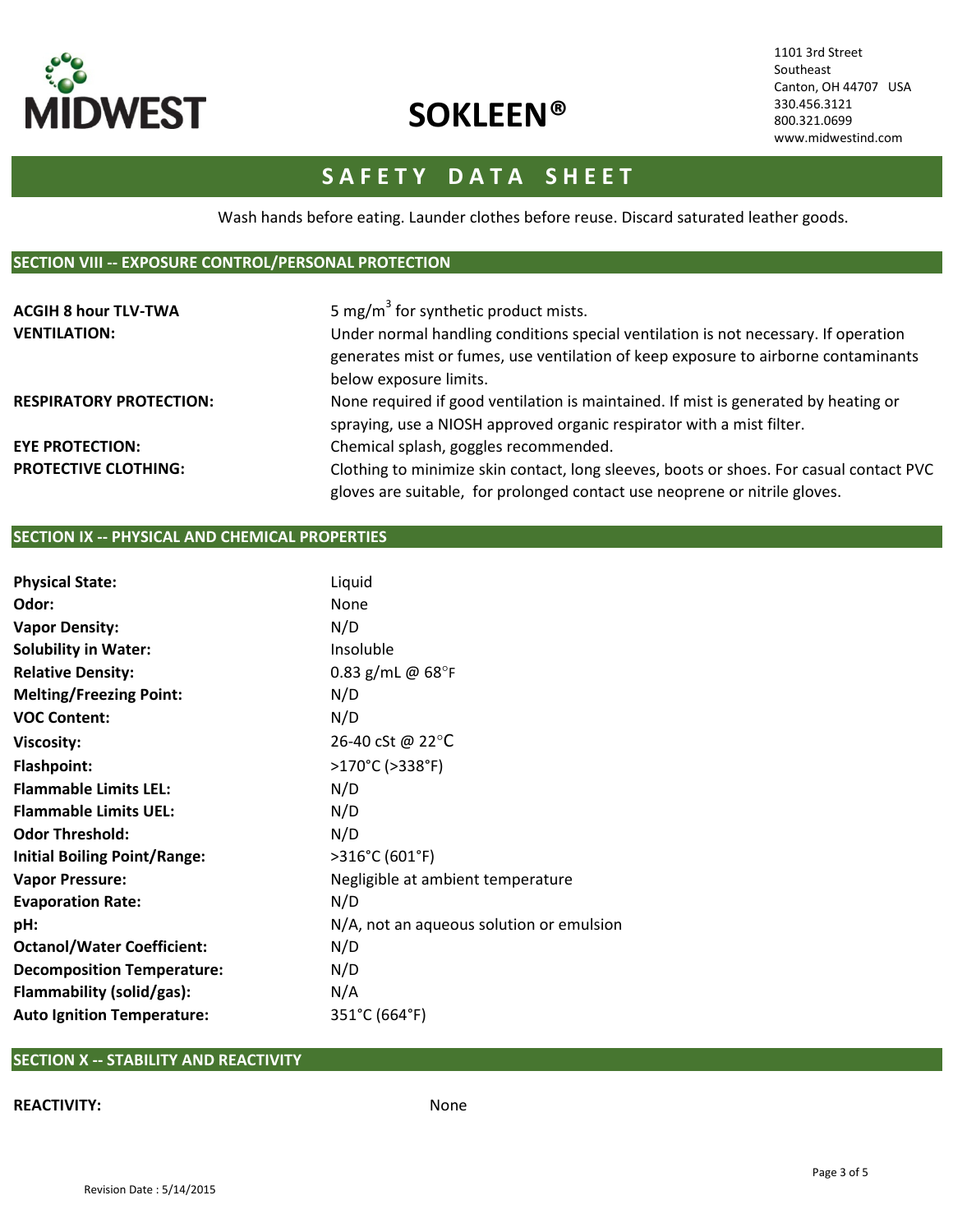

1101 3rd Street Southeast Canton, OH 44707 USA 330.456.3121 800.321.0699 www.midwestind.com

# SAFETY DATA SHEET

| <b>CHEMICAL STABILITY:</b>       | <b>Stable</b>                                                                                                   |
|----------------------------------|-----------------------------------------------------------------------------------------------------------------|
| <b>CHEMICAL INCOMPATIBILITY:</b> | Can react with strong organic oxidizing materials                                                               |
|                                  | HAZARDOUS DECOMPOSITION PRODUCTS: Thermal decomposition in the presence of air may yield carbon monoxide and/or |
|                                  | carbon dioxide, smoke, hydrocarbons and irritating fumes.                                                       |
| <b>HAZARDOUS POLYMERIZATION:</b> | Does not occur under normal industrial conditions.                                                              |
| <b>CONDITIONS TO AVOID:</b>      | Excessive heat and flame                                                                                        |
|                                  |                                                                                                                 |

### SECTION XI -- TOXICOLOGICAL INFORMATION

#### EFFECTS OF OVEREXPOSURE INHALATION: SKIN: EYES: Prolonged or repeated contact may be irritating to eyes. Will not cause permanent damage. INGESTION: CARCINOGENICITY: GERM CELL MUTAGENICITY: Mutagenic activity tests are negative toward Salmonella Typhimurium, Salmonella-Eschrichia coli, and REPRODUCTIVE TOXIN: Based on data to date, it does not pose a reproductive risk. Chinese Hamster ovary. Inhalation is highly unlikely, however, prolonged or repeated inhalation of fumes or mists may cause irritation to the respiratory tract. Product deposits in lungs may lead to fibrosis and reduced pulmonary function. It is not a skin irritant, however, prolonged or repeated contact may cause skin irritation, dermatitis, or oil acne. Relatively non-toxic to digestive tract. Based on studies to date SOKLEEN® is not known to be carcinogenic to humans. ACGIH (mists) - Based on available human studies, exposure to product mist alone has not demonstrated to cause human effects at levels below 5 mg/m3. IARC - IARC group 3; cannot be classified as to carcinogenicity to humans. NTP - No studies were found. IRIS - No studies were found. OSHA - OSHA PEL (8 hour TWA) = 5 mg/m3 for synthetic product mists.

## SECTION XII -- ECOLOGICAL INFORMATION

Acute oral toxicity toward aquatic species is not to los. LC50 rainbow trout > 500,000 ppm in 96 hrs. LC50 Mysidopsis bahai >500,000 ppm. Readily biodegradable. Potential for food chain concentraiton is low. When properply used and applied SO Kleen is not know to pose any ecological problems.

#### SECTION XIII -- DISPOSAL CONSIDERATIONS

WASTE DISPOSAL METHOD: Consult your local authorities for regulations. Preferred waste management: recycle or reuse, incinerate with energy recovery, disposal in a licensed facility. Disposal facility should be compliant with state, local and federal government regulations.